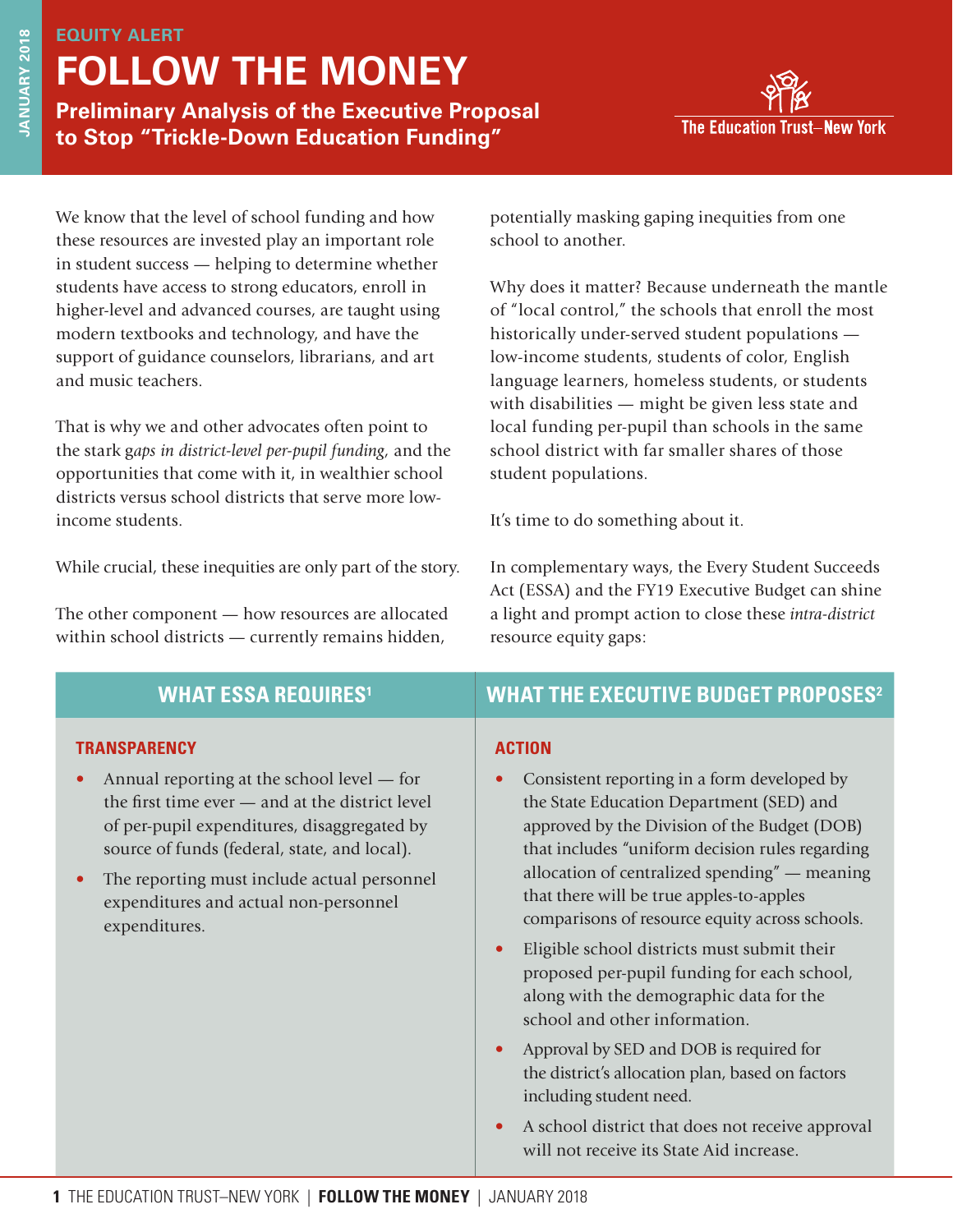## **THE EXECUTIVE PROPOSAL WOULD APPLY TO RELATIVELY FEW, LARGE SCHOOL DISTRICTS:**

Beginning with the 2018-19 school year: *school districts located in a city with a population of more than 125,000 people3*

- Buffalo
- **Syracuse**
- New York City
- Yonkers
- Rochester

Beginning with the 2019-20 school year: *school districts containing at least nine schools and which receive at least 50 percent of their* 

• Binghamton

*total revenue from State Aid4* 

- Newburgh
- Brentwood
- Niagara Falls • Rome
- Hempstead

• Elmira

- Jamestown • Schenectady
	- **Utica**

## **PROMISING ELEMENTS IN THE EXECUTIVE PROPOSAL**

It requires consistent and transparent reporting across school districts.

- It requires school districts to seek approval for their per-pupil allocation decisions — creating a new incentive for school districts to address the funding inequities within their control and invest in the students with the greatest needs, or potentially face consequences. **2**
- It requires immediate action for the largest school districts in 2018-19 while providing sufficient time for other large school districts to fulfill the requirements by 2019-20. **3**

# **QUESTIONS FOR POLICYMAKERS AND THE PUBLIC**

- How will school-level funding be defined? At minimum, it is important to establish clear and detailed statewide definitions for "school site expenditures" (which must include the actual salaries for personnel who work in a single school) and "central office expenditures," and require that they be reported separately per-pupil and as one grand per-pupil total.
- **2**
- Should more school districts be subject to these important equity provisions? For example, including any school district with at least 6 schools — rather than 9 schools would add student equity protections in an additional 16 school districts that together enroll 66,000 students.
- Will there be a clear test of whether school districts are making equitable local investment decisions? The most straightforward test would be: Do the school district's schools that serve the greatest proportion of low-income students (or students of color, etc.) spend at least as much in combined state and local funds per pupil as the school district's schools that serve the smallest proportion of low-income students (or students of color, etc.)? **3**
- **4**

How will school districts demonstrate that they are making sufficient progress in closing these gaps? In order for school districts to receive approval of their funding plan, the state may want to consider how a school district is investing its new resources (e.g., annual increases in State Aid and local revenue) to close per-pupil gaps as well as how it will address structural inequities among its schools over a reasonably short period of time.